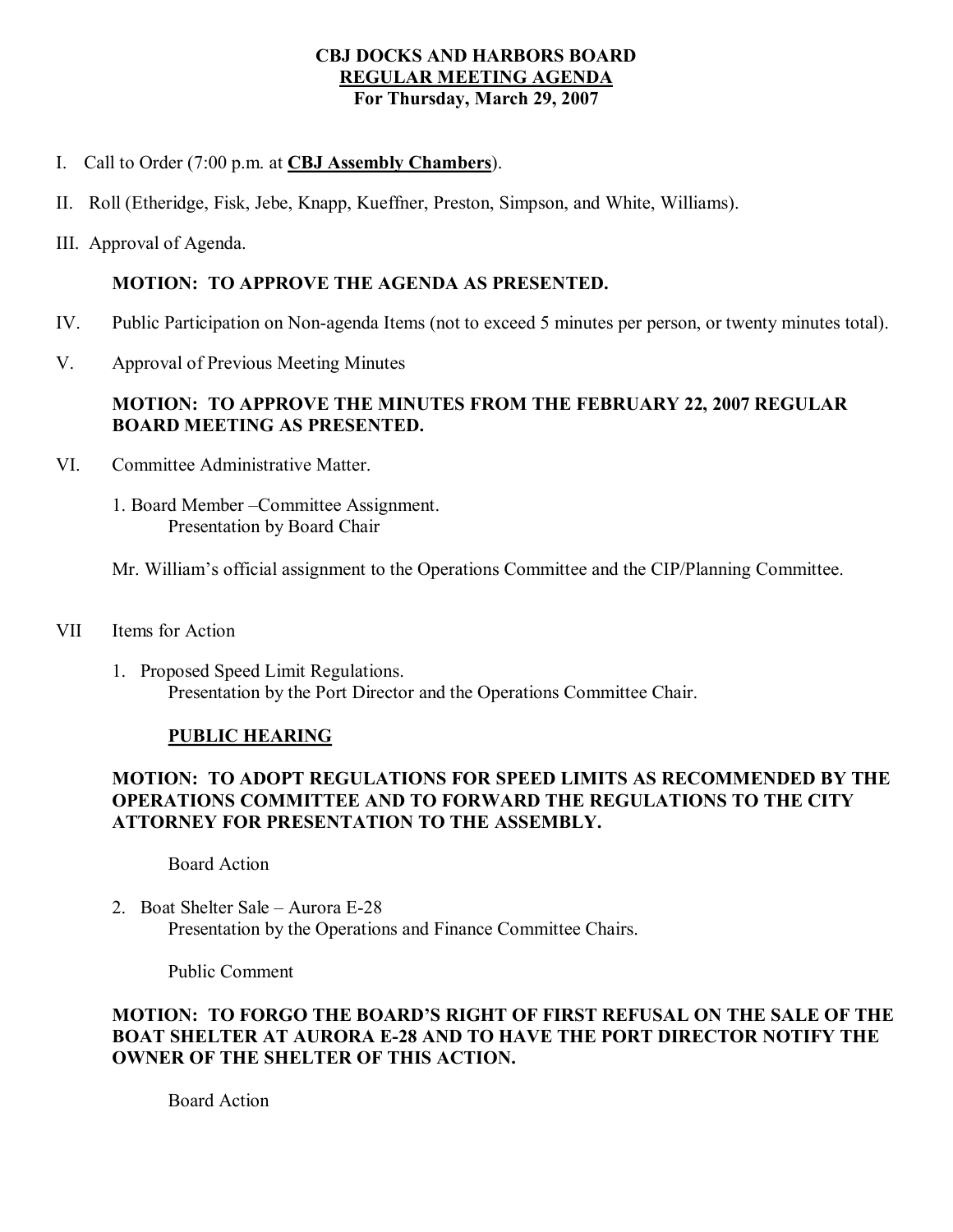#### **CBJ DOCKS & HARBORS BOARD REGULAR MEETING AGENDA** March 29, 2007 Page 2

- VII. Items for Action (cont'd).
	- 3. Denali Commission Grant for Auke Bay Commercial Facility. Presentation by the CIP/Planning Committee Chair.

Public Comment

#### **MOTION: TO REQUEST THE ASSEMBLY APPROPRIATE A \$1,000,000 GRANT FROM THE DENALI COMMISSION TO THE AUKE BAY COMMERCIAL LOADING FACILITY CIP.**

Board Action

4. Auke Bay Commercial Loading Facility – Base Bid and Additive Alternate Selection. Presentation by the CIP/Planning Committee Chair.

Public Comment

## **MOTION: TO PREPARE BID DOCUMENTS WITH A BASE BID AND ADDITIVE ALTERNATIVES AS RECOMMENDED BY THE CIP/PLANNING COMMITTEE CHAIR.**

Board Action

5. Old Douglas Harbor Rebuild – Base Bid and Additive Alternate Selection. Presentation by the CIP/Planning Committee Chair.

Public Comment

## **MOTION: TO PREPARE BID DOCUMENTS WITH A BASE BID AND ADDITIVE ALTERNATES AS RECOMMENDED BY THE CIP/PLANNING COMMITTEE CHAIR.**

Board Action

6. Unauthorized Use of Garbage Containers – Recommended Changes to Fine Schedule. Presentation by the Operations Committee Chair.

Public Comment

# **MOTION: TO RECOMMEND THAT THE ASSEMBLY AMEND THE FINE SCHEDULE FOR UNAUTHORIZED USE OF GARBAGE CONTAINERS BY PROVIDING A GRADUATED SCHEDULE BASED UPON REPEAT VIOLATIONS.**

Board Action